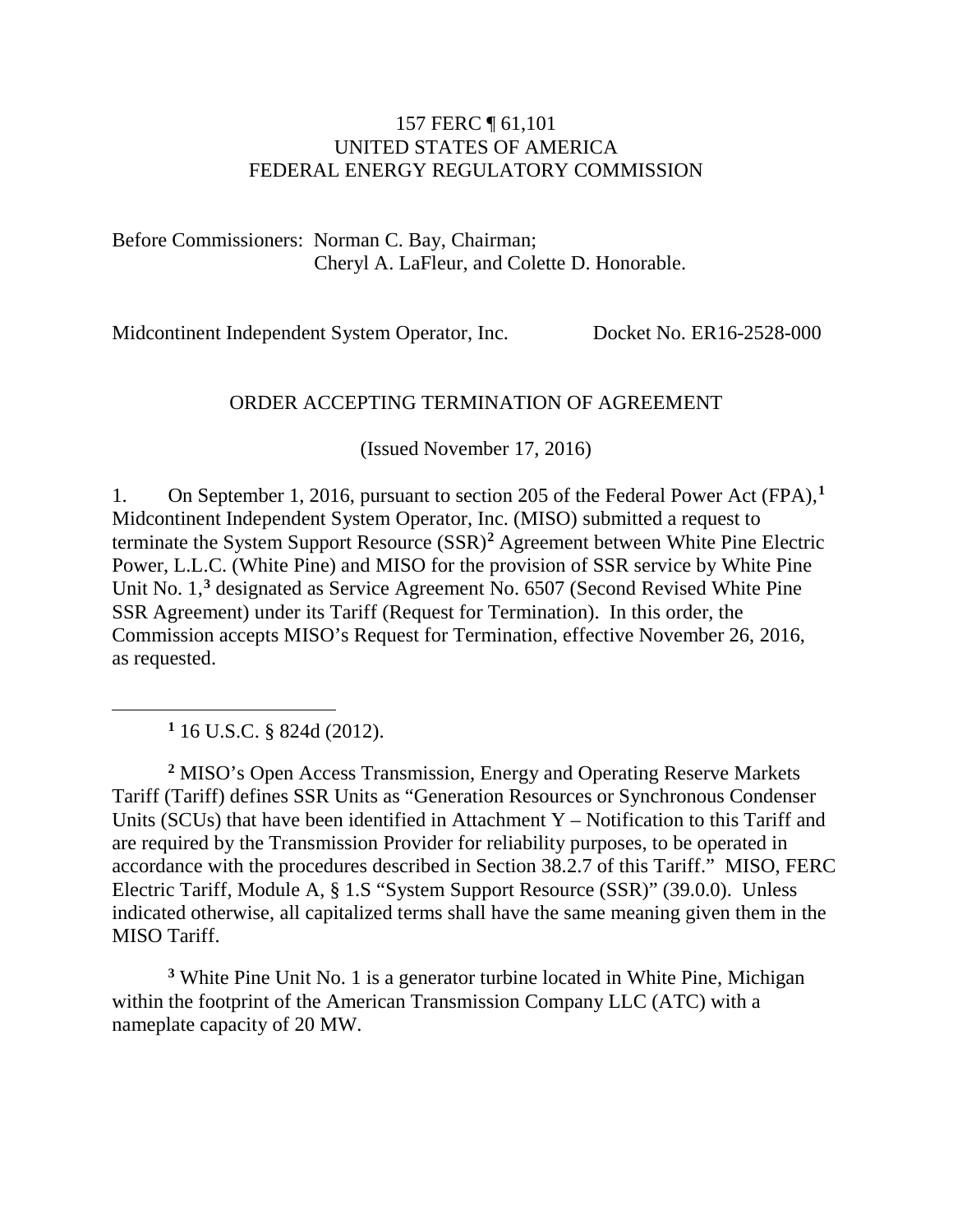### **I. Background**

2. Under MISO's Tariff, market participants that have decided to retire or suspend a generation resource or SCU must submit a notice (Attachment Y Notice), pursuant to Attachment Y (Notification of Potential Resource/SCU Change of Status) of the Tariff, at least 26 weeks prior to the resource's retirement or suspension effective date. During this 26-week notice period, MISO will conduct a study (Attachment Y Study) to determine whether all or a portion of the resource's capacity is necessary to maintain system reliability, such that SSR status is justified. If so, and if MISO cannot identify an SSR alternative that can be implemented prior to the retirement or suspension effective date, then MISO and the market participant shall enter into an agreement, as provided in Attachment Y-1 (Standard Form SSR Agreement) of the Tariff, to ensure that the resource continues to operate, as needed.**[4](#page-1-0)** The SSR Agreement is filed with the Commission and specifies the terms and conditions of the service, including the compensation to be provided to the resource. For each SSR Agreement filed with the Commission, a separate rate schedule must be filed to provide for recovery of the costs identified in the SSR Agreement.

## **II. History of White Pine Unit No. 1 SSR Status**

3. On April 15, 2014, in Docket No. ER14-1724-000, MISO submitted the first SSR agreement between White Pine and MISO to ensure the continued availability of White Pine Unit No. 1 as an SSR Unit (White Pine 1 SSR Agreement), along with the first associated Rate Schedule 43H in Docket No. ER14-1725-000. On June 13, 2014, the Commission accepted the White Pine 1 SSR Agreement and Rate Schedule 43H, and suspended them for a nominal period, to be effective April 16, 2014 for a one-year period as requested, subject to refund and further Commission order.**[5](#page-1-1)** On August 21, 2014, the Commission issued a further order addressing issues related to the White Pine 1 SSR Agreement and Rate Schedule 43H.**[6](#page-1-2)**

4. On April 20, 2015, in Docket No. ER15-1535-000, MISO submitted a proposed Revised White Pine SSR Agreement to ensure the continued availability of White Pine Unit No. 1 as an SSR Unit for an additional one-year term, beginning April 16, 2015, along with a Revised Rate Schedule 43H in Docket No. ER15-1536-000. In an order issued June 19, 2015, the Commission accepted and suspended the Revised White Pine

<span id="page-1-1"></span><span id="page-1-0"></span> $\overline{a}$ **<sup>4</sup>** *See Midwest Indep. Transmission Sys. Operator, Inc.*, 108 FERC ¶ 61,163, *order on reh'g*, 109 FERC ¶ 61,157 (2004).

**<sup>5</sup>** *Midcontinent Indep. Sys. Operator, Inc*., 147 FERC ¶ 61,199 (2014).

<span id="page-1-2"></span>**<sup>6</sup>** *Midcontinent Indep. Sys. Operator, Inc*., 148 FERC ¶ 61,136 (2014).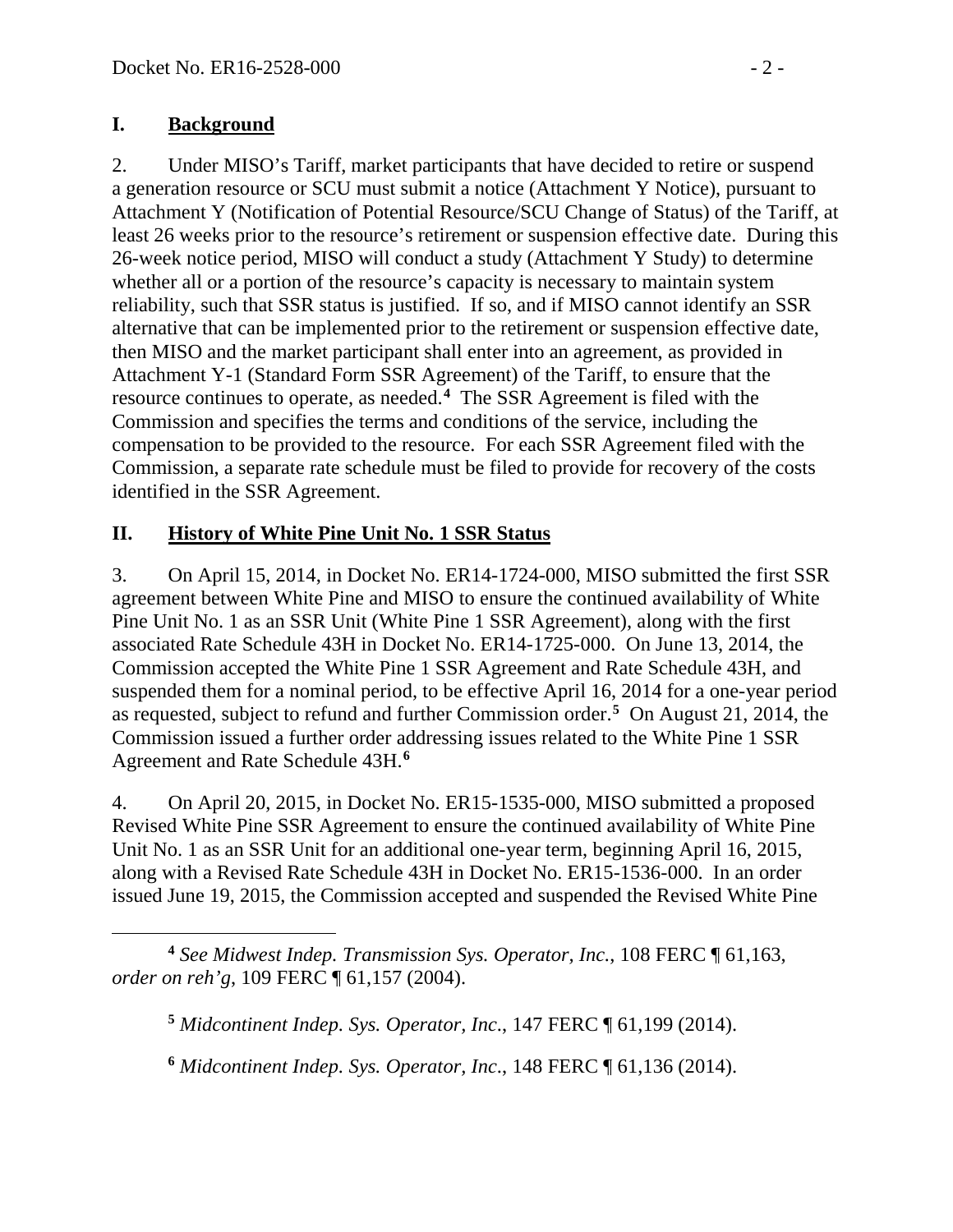SSR Agreement, to be effective April 16, 2015, subject to refund, and set all SSR costrelated issues in the Revised White Pine SSR Agreement for hearing and settlement judge procedures.**[7](#page-2-0)** The Commission also accepted subject to condition Revised Rate Schedule 43H, suspended it for a nominal period, to be effective April 16, 2015, subject to refund, and subject to the outcome of a proceeding addressing the cost allocation for three SSRs located in the ATC service territory in Docket No. ER14-2952.**[8](#page-2-1)**

5. On August 4, 2015, in Docket No. ER15-1876-000, the Commission accepted MISO's filing of an executed, amended, and restated SSR Agreement between White Pine and MISO containing additional compensation for unanticipated repairs to White Pine Unit No. 1,<sup>[9](#page-2-2)</sup> suspended it for a nominal period, to become effective June 1, 2015, subject to refund, and set the proposed rate for hearing and settlement judge procedures, and consolidated the proceeding with the ongoing hearing and settlement procedures established by the Commission in Docket No. ER15-1535-000.**[10](#page-2-3)**

6. On April 21, 2016, in Docket No. ER16-1480-000, MISO submitted its proposed Second Revised White Pine SSR Agreement to ensure the continued availability of White Pine Unit No. 1 as an SSR Unit for an additional one-year term, beginning April 16, 2016, along with a Second Revised Rate Schedule 43H in Docket No. ER16-1481-000. On June 20, 2016, the Commission accepted the Second Revised White Pine SSR Agreement, and suspended it for a nominal period, to be effective April 16, 2016, subject to refund, and set all SSR cost-related issues for hearing and settlement judge procedures. **[11](#page-2-4)** In the same order, the Commission also accepted the Second Revised Rate Schedule 43H, effective April 16, 2016, finding that the proposed cost allocation was the same as that submitted for allocating costs accepted by the Commission in a May 2016 compliance order as just and reasonable.**[12](#page-2-5)** It is the Second Revised White Pine SSR

**<sup>7</sup>** *Midcontinent Indep. Sys. Operator, Inc*., 151 FERC ¶ 61,244, at P 32 (2015).

**<sup>8</sup>** *Id.* P 43.

<span id="page-2-0"></span> $\overline{a}$ 

<span id="page-2-2"></span><span id="page-2-1"></span>**<sup>9</sup>** MISO Amended White Pine SSR Agreement Filing, Docket No. ER15-1876-000 (filed June 5, 2015 and supplemented June 8, 2015).

**<sup>10</sup>** *Midcontinent Indep. Sys. Operator, Inc*., 152 FERC ¶ 61,108 (2015).

<span id="page-2-4"></span><span id="page-2-3"></span>**<sup>11</sup>** *Midcontinent Indep. Sys. Operator, Inc.*, 155 FERC ¶ 61,286 (2016) (Order on Second Revised White Pine SSR Agreement).

<span id="page-2-5"></span>**<sup>12</sup>** *Id*. P 61 (citing *Midcontinent Indep. Sys. Operator, Inc.*, 155 FERC ¶ 61,134 at P 53).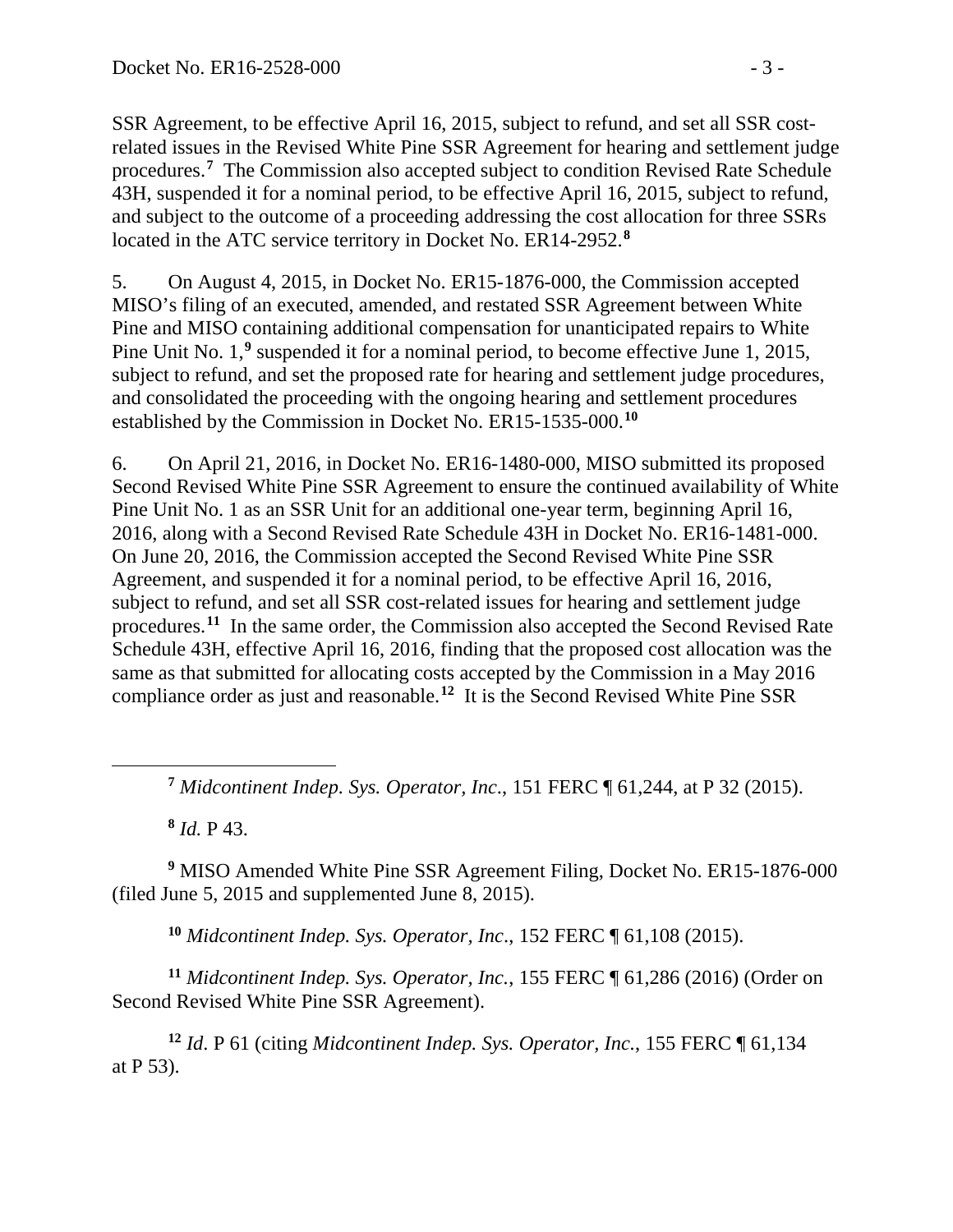Agreement that MISO proposes to terminate in the instant filing. MISO has not sought to terminate the Second Revised Rate Schedule 43H in this filing.

## **III. Notice of Filing and Responsive Pleadings**

7. Notice of MISO's Request for Termination was published in the *Federal Register*, 81 Fed. Reg. 62,494 (2016), with interventions and protests due on or before September 22, 2016.

8. Timely motions to intervene were filed by: ATC; WPPI Energy (WPPI); Wisconsin Electric Power Company and Wisconsin Public Service Corporation; and Wisconsin Power and Light Company. Upper Peninsula Power Company (Upper Peninsula) and the Michigan Attorney General and Michigan Agency for Energy (Michigan AG and Michigan Agency) filed timely motions to intervene and comments. White Pine filed a timely motion intervene and protest. On September 22, 2016, the Michigan Public Service Commission (Michigan Commission) filed a notice of intervention and comments.

9. On October 6, 2016, Upper Peninsula filed an answer to White Pine's protest. On October 7, 2016, MISO, the Michigan AG and Michigan Agency, the Michigan Commission, and WPPI filed answers to White Pine's protest, and White Pine filed an answer to the Michigan Commission's comments.

10. On October 8, 2016, Michigan Citizens Against Rate Excess (MICH-CARE) filed a motion to intervene-out-of-time, motion to answer White Pine's protest, and comments.

11. On October 21, 2016, White Pine filed an answer in opposition to MICH-CARE's motion to intervene out-of-time.

12. On October 21, 2016, White Pine filed an answer to the answers to its protest.

# **IV. Discussion**

# **A. Procedural Matters**

13. Pursuant to Rule 214 of the Commission's Rules of Practice and Procedure, 18 C.F.R. § 385.214 (2016), the notice of intervention and timely, unopposed motions to intervene serve to make the entities that filed them parties to this proceeding. Pursuant to Rule 214(d) of the Commission's Rules of Practice and Procedure, 18 C.F.R. § 385.214(d) (2016), the Commission will grant MICH-CARE's late-filed motion to intervene given its interest in the proceeding, the early stage of the proceeding, and the absence of undue prejudice or delay.

14. Rule 213(a)(2) of the Commission's Rules of Practice and Procedure, 18 C.F.R. § 385.213(a)(2) (2016), prohibits an answer to a protest or an answer unless otherwise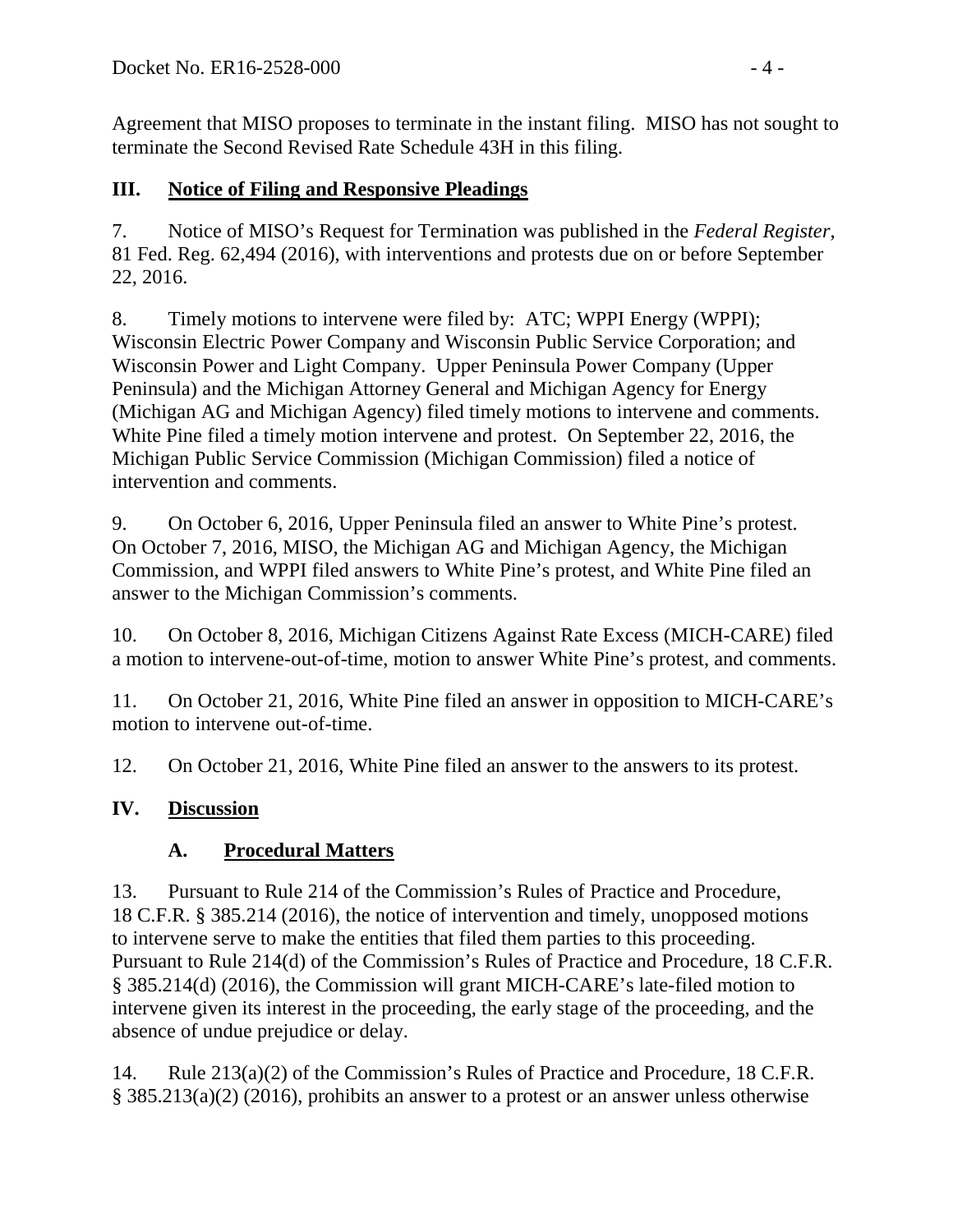ordered by the decisional authority. We are not persuaded to accept the answers and will, therefore, reject them.

### **B. Substantive Matters**

### **1. MISO Filing**

15. MISO states that on August 25, 2016, it informed White Pine that its application for retirement of White Pine Unit No. 1 was approved, effective November 26, 2016, and that MISO would file to terminate the Second Revised White Pine SSR Agreement. MISO states that it has determined that White Pine Unit No. 1 is not required to serve in an SSR status past the 90 days provided in MISO's notice of termination, which releases White Pine Unit No. 1 from SSR designation on November 26, 2016. According to MISO, development of a reconfiguration plan on the ATC system renders unnecessary the need for continued service by White Pine Unit No. 1 after November 26, 2016.

16. MISO states that other entities affected are those benefitting from the Second Revised White Pine SSR Agreement and assigned responsibility for the SSR costs pursuant to Rate Schedule 43H that was accepted by the Commission in the Order on Second Revised White Pine SSR Agreement. The affected area is the western portion of the Upper Peninsula of Michigan.**[13](#page-4-0)**

17. MISO explains that ATC's radial reconfiguration plan is a workable alternative to the Second Revised White Pine SSR Agreement. MISO notes that in its three SSR Agreement filings, in support of SSR status for White Pine Unit No. 1, it could not identify alternatives to White Pine Unit No. 1 to address the local reliability issue resulting from the retirement of White Pine Unit No. 1. Thus, MISO determined that White Pine Unit No. 1 would be required for reliability purposes until transmission reinforcements were completed to eliminate the thermal overload during planned outage conditions. MISO states that the thermal overload was expected to be eliminated at the in-service date for MTEP Project 8089. That project would rebuild and convert the Lakota Rd – Mass-Winona 69kV transmission circuits by December 31, 2021. MISO states that, in July 2016, however, ATC proposed a transmission reconfiguration plan for use during planned outages that would eliminate the reliability issues and permit White Pine Unit No. 1 to retire as stated in the Attachment Y Notification provided by White Pine. The plan specifies switching actions to open the local ATC transmission network in the Western Upper Peninsula of Michigan, which would split the area into

<span id="page-4-0"></span> $\overline{a}$ 

**<sup>13</sup>** Request for Termination, Transmittal at 2.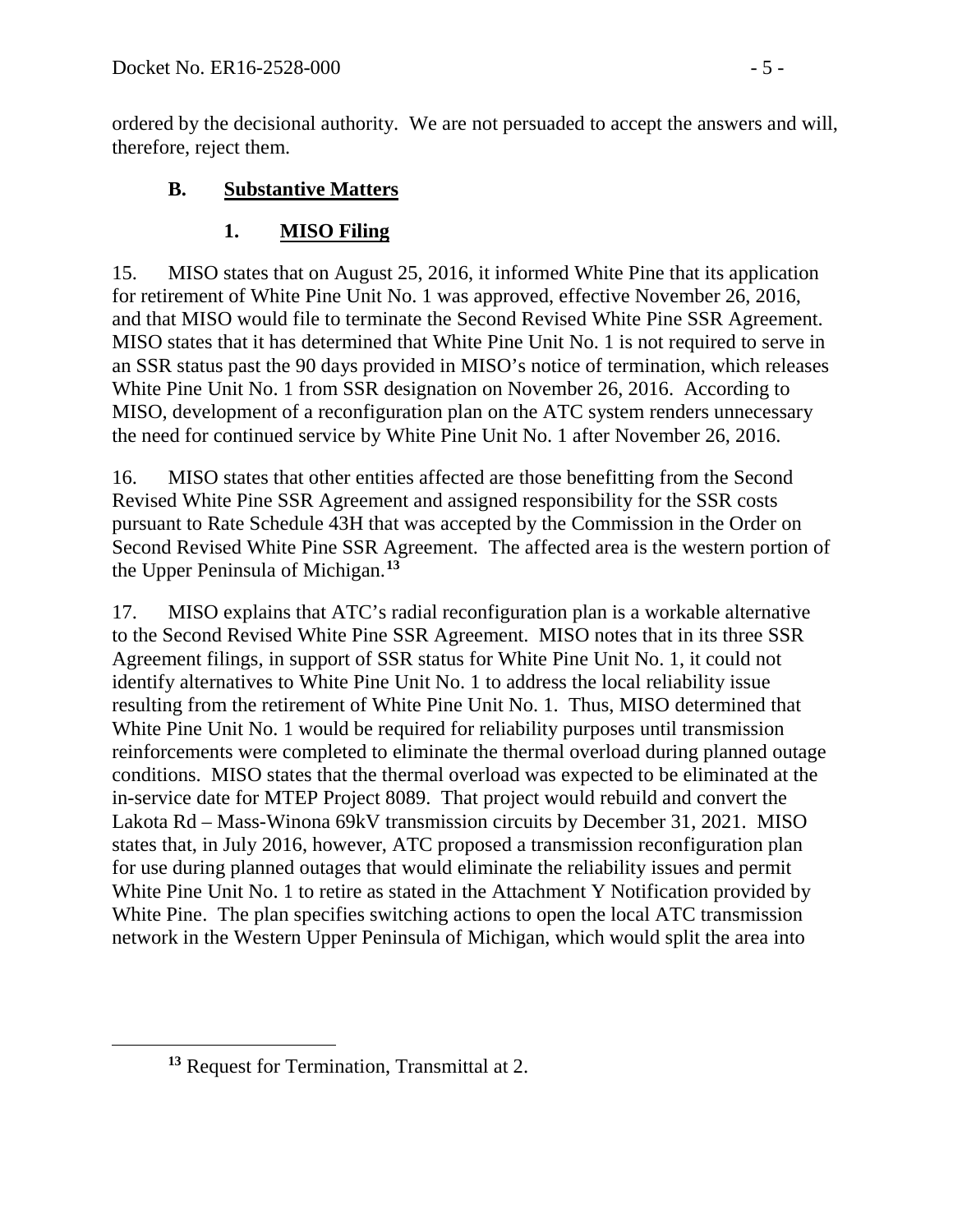two separate load pockets during limited periods of planned maintenance on the critical 138kV transmission lines.**[14](#page-5-0)**

18. MISO states that it analyzed ATC's radial reconfiguration plan and reviewed it with impacted stakeholders at the West Technical Studies Task Force conference on August 9, 2016. MISO states that the discussion included statements that supported the decision to eliminate the Second Revised White Pine SSR Agreement as well as concerns about the reliability of the area during the periods of reconfiguration. MISO states that it explained that the proposed alternative resolves the issue that required White Pine Unit No. 1 to remain in service past the announced retirement date and does not introduce any new violations of applicable planning criteria. MISO states that by reconfiguring the transmission network into two radially fed load areas, the planning criteria violation due to the risk of cascading trip of the overloaded 69kV circuit during planned outages is eliminated. According to MISO, the proposed reconfiguration plan uses actions that are part of an established procedure for dealing with unplanned outages, and utilizes the same switching actions for planned outage situations.**[15](#page-5-1)**

19. MISO notes that a couple of stakeholders raised concerns that the resulting configuration introduces consequential load loss for the next contingency, to which MISO responded that consequential load loss for the next contingency during planned outages is within the North American Electric Reliability Corporation (NERC) and local planning criteria.**[16](#page-5-2)** According to MISO, the reconfiguration alternative resolves the transmission planning criteria violations upon which the SSR designation of White Pine Unit No. 1 was based, accompanied by a slightly increased risk of consequential load loss following a subsequent contingency compared with retaining White Pine Unit No. 1 in ready status. Under these circumstances, MISO states that White Pine Unit No. 1 is no longer a last resort means for providing transmission system reliability under transmission planning criteria. MISO states that these matters are discussed in the Revised Attachment Y Study Report, which is Exhibit D to the Request for Termination.**[17](#page-5-3)**

**<sup>14</sup>** *Id*. at 3.

<span id="page-5-0"></span> $\overline{a}$ 

**<sup>15</sup>** *Id.* at 4.

<span id="page-5-3"></span><span id="page-5-2"></span><span id="page-5-1"></span>**<sup>16</sup>** NERC defines consequential load loss as "All Load that is no longer served by the Transmission system as a result of Transmission Facilities being removed from service by a Protection System operation designed to isolate the fault." Glossary of Terms Used in NERC Reliability Standards, at 30 (Sept. 29, 2016).

**<sup>17</sup>** Request for Termination, Transmittal at 4.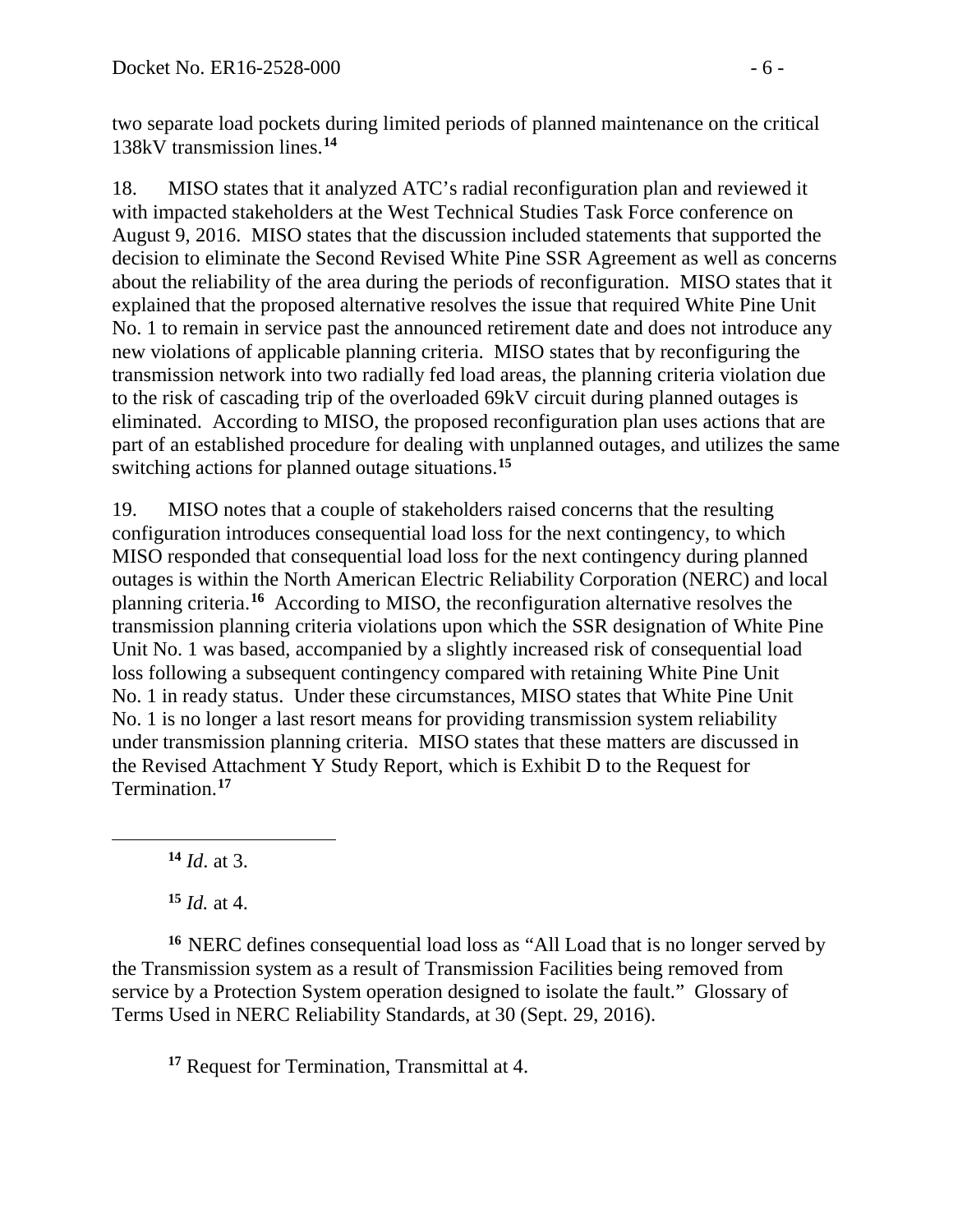20. MISO further notes that during stakeholder discussions at the West Technical Studies Task Force conference, representatives of White Pine asked MISO to conduct additional analyses to more fully demonstrate the effectiveness of the reconfiguration plan as an alternative to continued service by White Pine Unit No. 1. MISO states that it conducted additional studies to verify the wider area impacts of implementing the reconfiguration proposed by ATC and that the additional studies, the results of which were posted on MISO's website on August 16, 2016, confirmed MISO's earlier determination that the ATC proposal maintains the reliability of the system within the applicable planning criteria and is an acceptable alternative to the Second Revised White Pine SSR Agreement.<sup>[18](#page-6-0)</sup> MISO states that it responded to additional inquiries regarding the results of additional analyses following the posting of the results. It states that on August 24, 2016, ATC confirmed its commitment to providing transmission service in the Upper Peninsula of Michigan by "extend[ing] the applicability of an Operating Guide to situations that involve scheduled maintenance."**[19](#page-6-1)**

21. MISO requests an effective date of November 26, 2016, the date stated in the Request for Termination.

## **2. Comments and Protests**

## **a. Comments in Support of Termination**

22. The Michigan Commission**[20](#page-6-2)** states that White Pine Unit No. 1 has run only a handful of times in each of the past two years, yet the SSR Agreements for White Pine Unit No. 1 entitled it to \$4, 674,011 in 2014-2015, \$7,271,537 in 2015-2016, and \$6,579,245 in 2016-2017. The Michigan Commission states that the cost of these SSRs, per MWh produced, is astounding, and those being burdened with these costs are far from able to support unnecessary expenses. It states that the poverty rates of Ontonagon County and Dickinson County, both located in the Upper Peninsula of Michigan, respectively, are 17.8 percent and 14.4 percent. The Michigan Commission also notes MISO's study finding that the risk of consequential load loss during planned maintenance is slight and that there are other situations (namely unplanned outages) where the study finds risks are reduced.**[21](#page-6-3)**

**<sup>18</sup>** *Id*.

<span id="page-6-0"></span> $\overline{a}$ 

**<sup>19</sup>** *Id*. (citing Exh. B, ATC Letter (Aug. 24, 2016)).

<span id="page-6-3"></span><span id="page-6-2"></span><span id="page-6-1"></span>**<sup>20</sup>** The Michigan AG and Michigan Agency support the Michigan Commission's comments. MICH-CARE notes that it strongly supports the Request for Termination.

**<sup>21</sup>** Michigan Commission Comments at 6-7.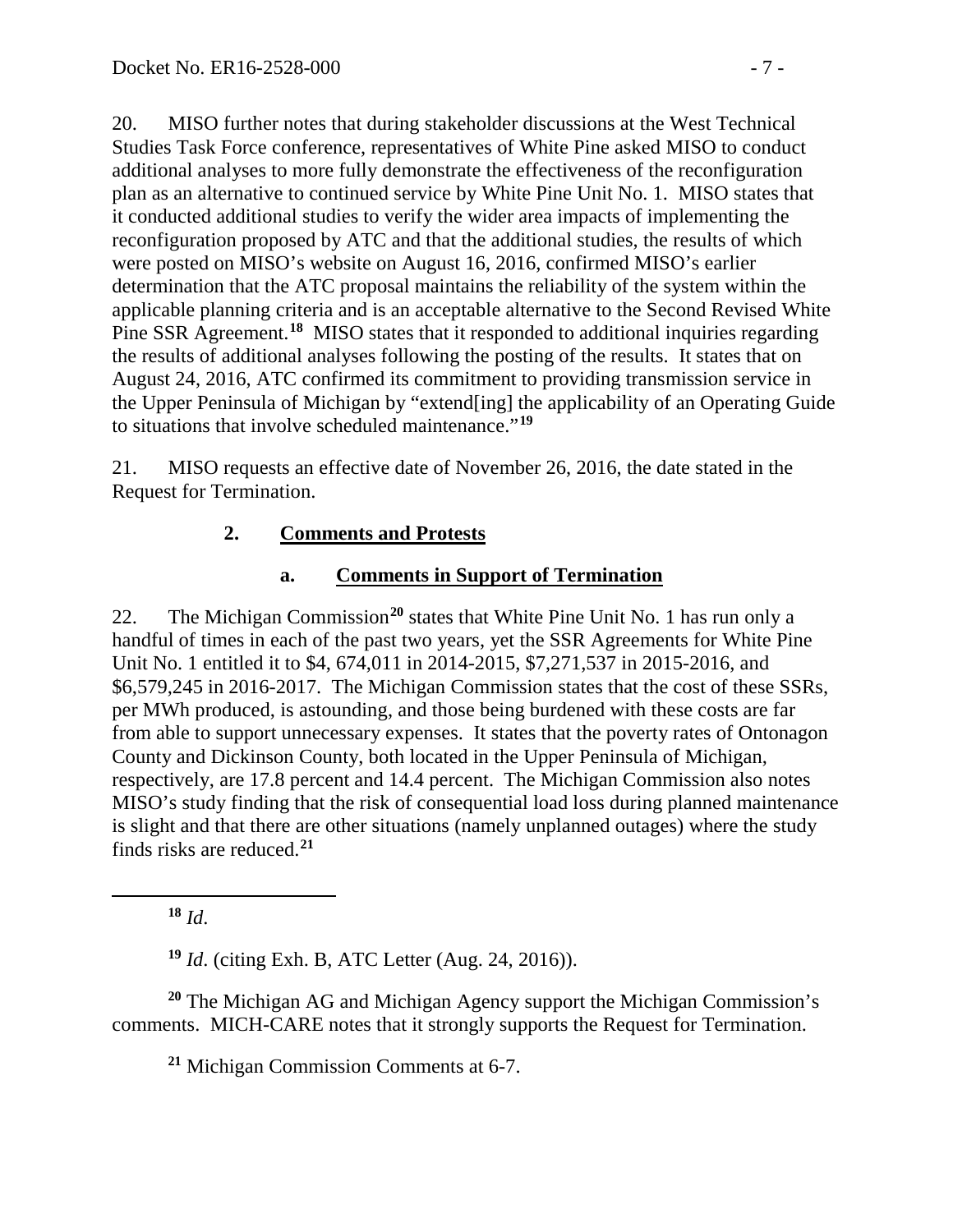23. The Michigan Commission states that White Pine has argued that the Attachment Y Study Report does not take into account unplanned outages. **[22](#page-7-0)** It argues that White Pine is wrong, because (1) the proposed reconfiguration is in place only during periodic planned summer maintenance, which occurs only a few days in the coming years and only for a few hours, and (2) the original Attachment Y Study Report showed that White Pine Unit No. 1 is not needed other than during a planned outage. It contends that the only time there will be a slight risk of consequential load loss is if there is an unplanned outage that occurs during planned maintenance, and most planned maintenance can be postponed if summer weather threatens.**[23](#page-7-1)**

24. The Michigan Commission also states that beyond ATC's radial reconfiguration plan, other potential long-term solutions will not be in place until 2018 at the earliest, which would require an SSR Agreement to remain in place for White Pine Unit No. 1 until April 2018 or later, with total charges from November 27, 2016 through April 15, 2018 likely to be \$9 million. The Michigan Commission asserts that an SSR Agreement for White Pine Unit No. 1 is far more costly than reconfiguring the transmission system and it asserts that White Pine Unit No. 1 has not proven to be a reliable power source despite the millions poured into it.**[24](#page-7-2)**

25. Upper Peninsula states that the SSR Agreements for White Pine Unit No. 1 have cost electric customers in the Upper Peninsula region approximately \$6 million per year. It argues that this significant financial burden should be lifted from electric customers as soon as possible.**[25](#page-7-3)**

**<sup>23</sup>** Michigan Commission Comments at 8.

<span id="page-7-3"></span><span id="page-7-2"></span><span id="page-7-1"></span>**<sup>24</sup>** *Id*. at 9. Among other things, the Michigan Commission asserts that though ATC was able to postpone planned maintenance when White Pine Unit No. 1 was unavailable in 2015, due to a hydrogen leak, there is no guarantee that this plant, long past its expected useful life, will not continue to have problems periodically.

**<sup>25</sup>** Upper Peninsula Comments at 5.

<span id="page-7-0"></span> $\overline{a}$ **<sup>22</sup>** The Michigan Commission does not specifically cite to where White Pine made this argument, but MISO, in the instant filing, and White Pine, in its protest, state that White Pine raised reliability concerns during MISO's discussions with stakeholders, including at the August 9 West Technical Studies Task Force conference. *See supra* P 20, *infra* P 34.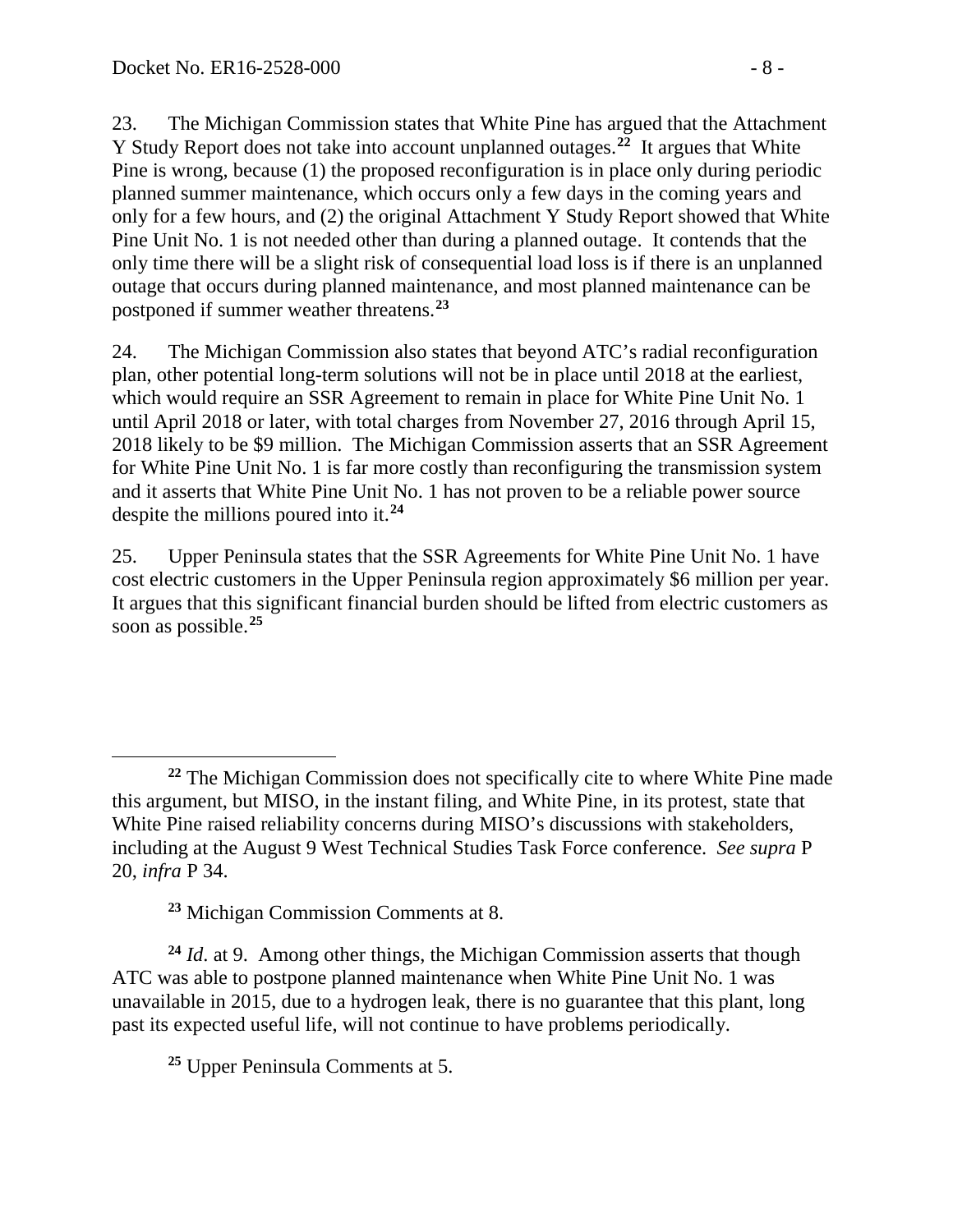#### **b. White Pine's Protest**

26. White Pine requests that the Commission reject the Request for Termination or, alternatively, refrain from ruling at this time and establish a proceeding so that a fully informed record can be developed that takes into account adverse reliability impacts from the ATC reconfiguration plan and ensures compliance with applicable MISO Tariff and NERC Reliability Standards, as well as ensures the reliability of the bulk-power system.

27. White Pine argues that adoption of the ATC reconfiguration plan in lieu of the Second Revised White Pine SSR Agreement will negatively impact system reliability. White Pine states that in its orders approving the SSR Agreements for White Pine Unit No. 1, the Commission has accepted MISO's reliability analyses, as provided in Attachment Y Study Reports, which concluded that "'(1) retirement of White Pine Unit No. 1 [would] cause[] several NERC Category C overloads and also aggravate[] preexisting NERC Category B overloads; (2) under planned outage plus single contingency events in shoulder conditions, the remaining transmission path could not support the Western Upper Peninsula load pocket; and (3) during summer peak conditions, risk of voltage collapse [would] exist[] for multiple contingency events.'"**[26](#page-8-0)** White Pine argues that MISO's acceptance of major load loss exceeding 70 percent on one part of the system as a trade-off for increased reliability on another part of the system cannot be squared with NERC's stated overall objective of the planning process.

28. Further, White Pine asserts that in accepting each of MISO's three SSR filings for White Pine Unit No. 1, the Commission referred to the Attachment Y Studies that in turn found that radial reconfiguration plans were not a feasible alternative to designating White Pine Unit No. 1 as an SSR. White Pine argues that the Request for Termination should be rejected until MISO can demonstrate why adoption of ATC's radial reconfiguration plan is now a workable solution, and (1) will not result in increased reliability risks, (2) complies with NERC Reliability Standards, and (3) has implementation guidelines that have been vetted as required.**[27](#page-8-1)**

29. White Pine argues that its analysis suggests that, rather than eliminate reliability issues, implementation of the ATC radial reconfiguration plan will expose more than 70 percent of the area load to more load curtailment than the area load experiences with the Second Revised White Pine SSR Agreement in place. Further, White Pine contends that MISO's emphasis on the plan's "use during planning outages" is troublesome,

**<sup>27</sup>** *Id*. at 13.

<span id="page-8-1"></span><span id="page-8-0"></span> $\overline{a}$ **<sup>26</sup>** White Pine Protest at 11-12 (citing *Midcontinent Indep. Sys, Operator, Inc.*, 151 FERC ¶ 61,244 at P 18; *Midcontinent Indep. Sys. Operator, Inc.,* 147 FERC ¶ 61,199 at P 3 n.8; *Midcontinent Indep. Sys. Operator, Inc.,* 155 FERC ¶ 61,286 at P 20).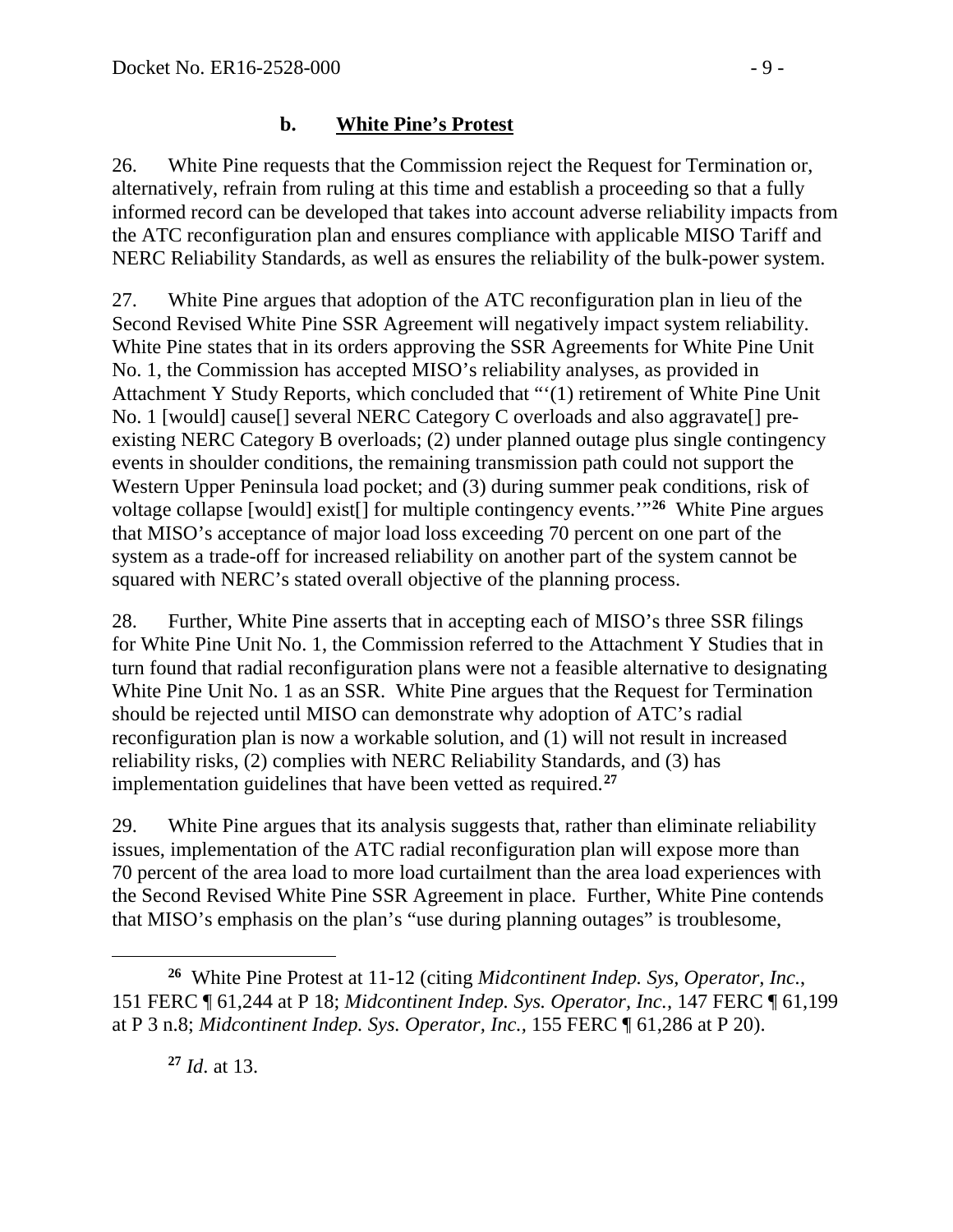because it implies that the radial reconfiguration plan will only work when the first outage is a planned outage. White Pine states that White Pine Unit No. 1, during the term of its designation as an SSR facility, has been regularly dispatched to cope with unplanned outage events. White Pine argues that reliance on the radial reconfiguration plan will do nothing to ensure system reliability during such unplanned events; rather, it effectuates a degradation in system reliability that currently exists under the Second Revised White Pine SSR Agreement. **[28](#page-9-0)**

30. White Pine further contends that MISO does not claim that ATC's radial reconfiguration plan will solve all of the reliability issues that formed the basis for designation of White Pine Unit No. 1 as an SSR unit. To the contrary, White Pine argues, MISO claims that ATC's radial reconfiguration plan solves only part of the reliability problem for only part of the transmission system and that, in so doing, it has to slightly increase the risk of consequential load loss for another part of the system.**[29](#page-9-1)**

31. White Pine asserts that MISO's proposed adoption of the ATC radial reconfiguration plan will increase the risk to reliability in contravention of NERC Reliability Standards, i.e., the increased risk of consequential load loss compared with retaining White Pine Unit No. 1 in ready status. White Pine argues that Footnote 9 to NERC Transmission Planning (TPL) Standard TPL-001-4 highlights the importance of minimizing the risk of service interruption.**[30](#page-9-2)**

**<sup>28</sup>** *Id*. at 14.

<span id="page-9-2"></span><span id="page-9-1"></span><span id="page-9-0"></span> $\overline{a}$ 

**<sup>29</sup>** *Id.* at 15.

**<sup>30</sup>***Id*. at 16, citing NERC Reliability Standard TPL-001-4, n.9 which provides:

An objective of the planning process should be to minimize the likelihood and magnitude of interruption of Firm Transmission Service following Contingency events. Curtailment of Firm Transmission Service is allowed both as a System adjustment (as identified in the column entitled 'Initial Condition') and a corrective action when achieved through the appropriate re-dispatch of resources obligated to re-dispatch, where it can be demonstrated that Facilities, internal and external to the Transmission Planner's planning region, remain within applicable Facility Ratings and the re-dispatch does not result in any Non-Consequential Load Loss. Where limited options for re-dispatch exist, sensitivities associated with the availability of those resources should be considered.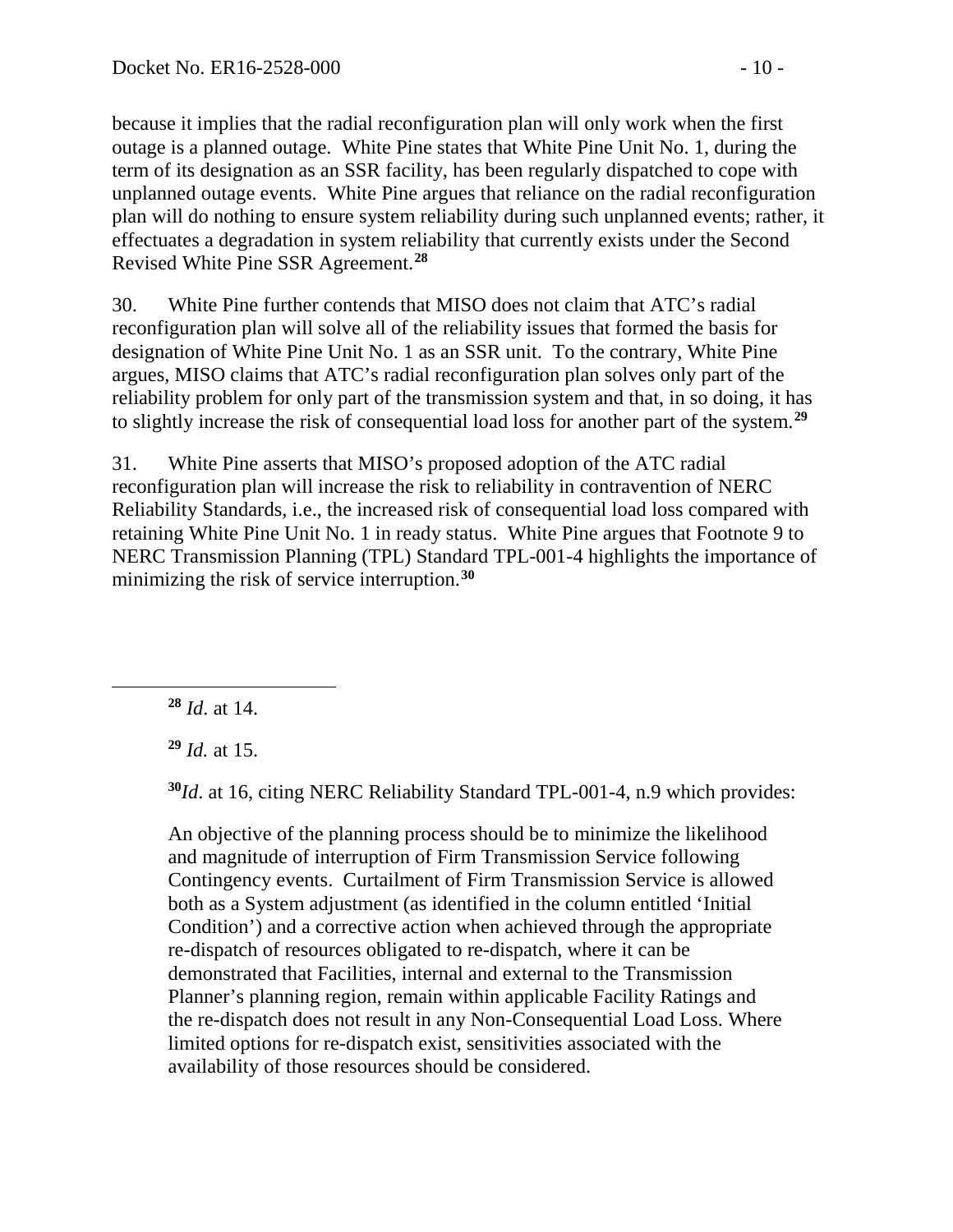32. White Pine also states that other provisions in NERC Reliability Standard TPL-001-4, Table 1, footnote 12, regarding "Non-Consequential Load Loss,"**[31](#page-10-0)** state that such load loss may only be utilized to mitigate system reliability issues if certain specific parameters are met, including (1) firm limitations on the maximum amount of load that an entity may plan to shed, (2) safeguards to ensure against inconsistent results and arbitrary determinations that allow for planned non-consequential loss, and (3) a defined, open and transparent, verifiable and enforceable stakeholder process. White Pine asserts that MISO has failed to ensure that these protections are in place.**[32](#page-10-1)** White Pine contends that MISO has failed to even quantify the amount of load that would be shed to mitigate a single contingency event during radial reconfiguration and that White Pine's own analysis estimates that over 70 percent of firm load in the area would be exposed to interruption.

33. White Pine contends that MISO has failed to provide any of the specifics with respect to its proposed implementation of ATC's radial reconfiguration plan on which the Commission can reasonably rely. White Pine argues that MISO's Operating Guide has not been revised, and the ATC letter regarding change in operations, attached as Exhibit B to MISO's Request for Termination, only commits ATC to "working with MISO to make the necessary changes to the [Operating Guide] prior to November 15, 2016."**[33](#page-10-2)**

34. White Pine argues that MISO's Request for Termination is based on an incomplete and hurried analysis, in contravention of Section 38.2.7 of the MISO Tariff, arguing that the Tariff provision requires that, "[b]efore entering into an SSR Agreement[,]" MISO must assess feasible alternatives "in an open and transparent planning process." White Pine also argues that MISO's BPM-020-r15 Section 6.2.4 similarly requires input "via open and transparent stakeholder meetings to assess feasible alternatives to the potential SSR Agreement."**[34](#page-10-3)** White Pine also argues that MISO has failed to implement the information sharing and governmental review requirements specified in Attachment 1 to TPL-001-4. White Pine argues that MISO's process failed to meet those requirements because ATC's proposal was supported only by an eight-page

**<sup>32</sup>** White Pine Protest at 17.

<span id="page-10-3"></span><span id="page-10-2"></span><span id="page-10-1"></span>**<sup>33</sup>** *Id*. at 19-20 (citing Request for Termination, Exh. B, ATC Letter Regarding Change in Operations (Aug. 24, 2016)).

**<sup>34</sup>** *Id*. at 21.

 $\overline{a}$ 

<span id="page-10-0"></span>**<sup>31</sup>** NERC defines non-consequential load loss as "Non-Interruptible Load loss that does not include: (1) Consequential Load Loss, (2) the response of voltage sensitive Load, or (3) Load that is disconnected from the System by end-user equipment." Glossary of Terms Used in NERC Reliability Standards, at 60 (Sept. 29, 2016).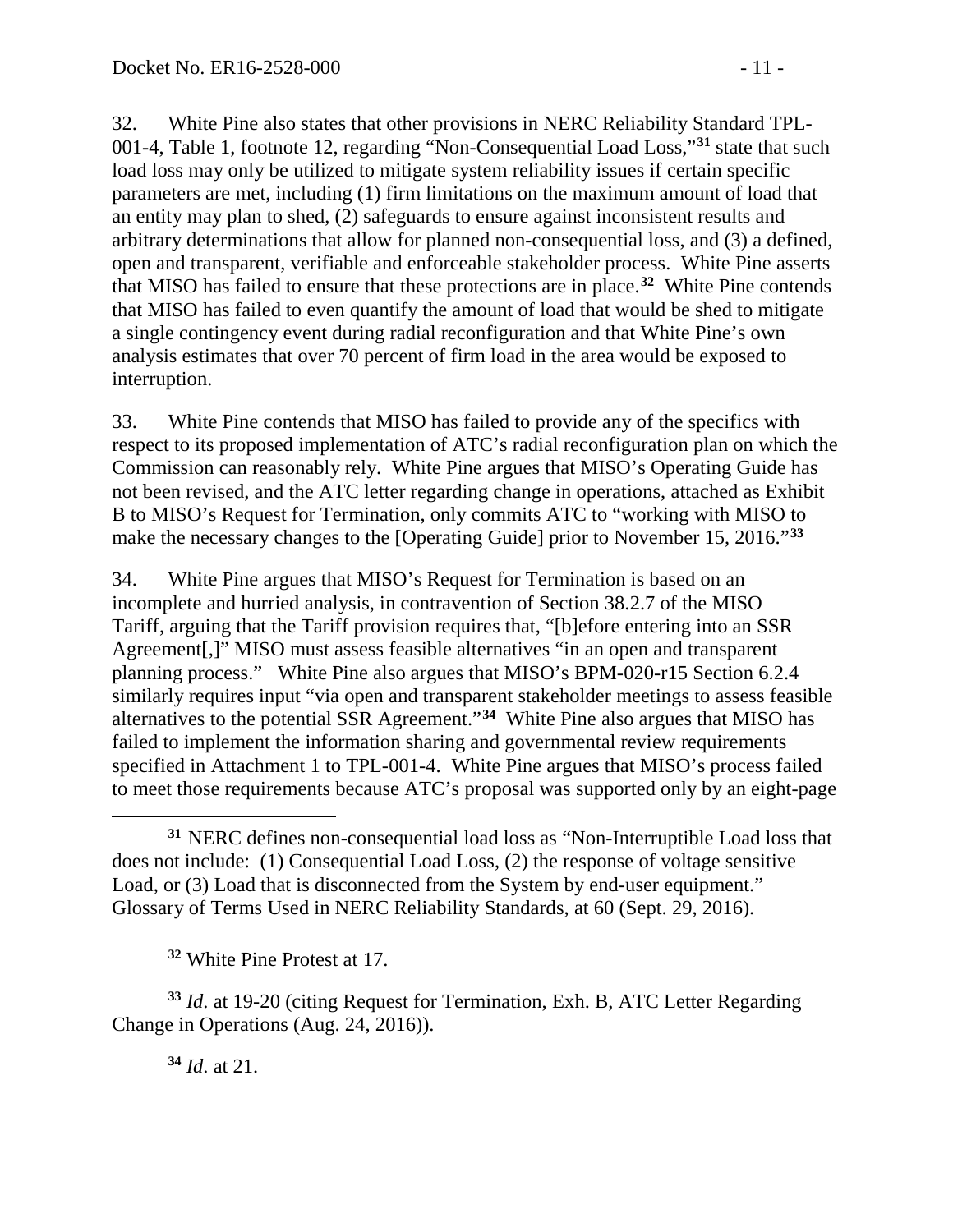PowerPoint presentation that did little more than recommend meetings with certain stakeholders and an eventual presentation of the option to MISO. White Pine argues that, in advance of the August 9, 2016 West Technical Studies Task Force conference, MISO afforded only one business day for stakeholder review of its analysis and materials. Further, White Pine states that MISO refused White Pine's request to conduct an Attachment Y Study regarding the reliability impacts of ATC's radial reconfiguration plan. White Pine further contends that the additional study that MISO posted on its website on August 16, 2016 was incomplete, because it only reviewed the shoulder case and did not examine the peak cases. White Pine states that MISO did not release a revised Attachment Y Study Report addressing the ATC radial reconfiguration plan until September 1, 2016, as an attachment to the Request for Termination, five days after MISO's notice of termination to White Pine.**[35](#page-11-0)**

35. Last, White Pine argues that before an alternative to the Second Revised White Pine SSR Agreement is employed, MISO should initiate a stakeholder process that must at a minimum include: (1) meetings open to all affected stakeholders, (2) advance notice and provisions for a stakeholder comment period, (3) information regarding the purpose and scope of the proposed non-consequential load loss, (4) a procedure for stakeholders to submit written questions and concerns and to receive written responses, and (5) a dispute resolution process for any question or concern that is not resolved to the stakeholder's satisfaction.**[36](#page-11-1)**

## **3. Commission Determination**

36. We accept MISO's Request for Termination, effective November 26, 2016, as requested. MISO has appropriately given 90 days' written notice of termination under the terms of the Second Revised White Pine SSR Agreement, as it has determined that White Pine Unit No. 1 is no longer needed to ensure reliability. Prior Attachment Y Studies reviewing the retirement of White Pine Unit No. 1 determined that White Pine Unit No. 1 would be required for reliability purposes until transmission reinforcements were completed to eliminate thermal overload during planned outage conditions. However, MISO has determined that a transmission reconfiguration plan for use during planned outages proposed by ATC would eliminate the reliability issues and permit White Pine Unit No. 1 to retire as stated in the Attachment Y Notice provided by White Pine. MISO also reviewed the ATC proposal and its determination to seek to terminate the Second Revised White Pine SSR Agreement with White Pine and affected stakeholders prior to filing the Request for Termination. Moreover, MISO also states that it conducted additional studies to verify the wider area impacts of implementing the

<span id="page-11-1"></span><span id="page-11-0"></span> $\overline{a}$ 

**<sup>35</sup>** *Id.* at 21-23.

**<sup>36</sup>** *Id*. at 17-19.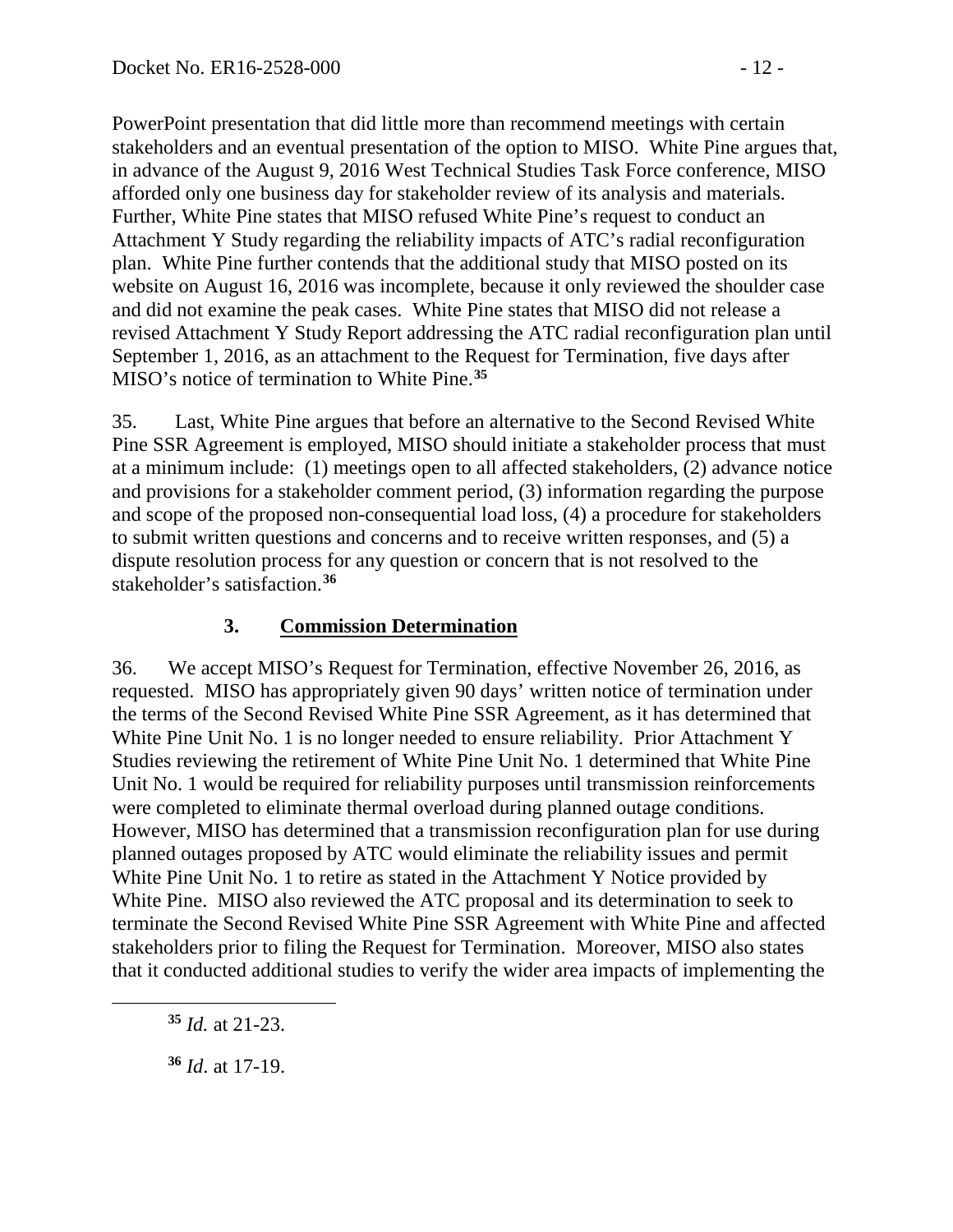reconfiguration proposed by ATC, the results of which MISO shared with stakeholders, and that the additional studies confirmed MISO's earlier determination that the ATC transmission reconfiguration plan is an acceptable alternative to the Second Revised White Pine SSR Agreement. In accepting MISO's Request for Termination, we agree with MISO's analysis and reject White Pine's protest arguments, as well as its request to establish a proceeding for additional review, as discussed below.

37. We reject White Pine's argument that the reliance on the ATC transmission reconfiguration plan will not ensure system reliability as compared to the system reliability that currently exists under the Second Revised White Pine SSR Agreement. We agree with MISO that a candidate SSR generator must address the violation of reliability standards that would occur if the generator retired in order to be considered for extended service as an SSR Unit. Correspondingly, an alternative to the SSR Unit must address the violation of reliability standards for which the SSR Unit is needed and must not cause new violations of reliability standards; we agree with MISO that the ATC transmission reconfiguration plan satisfies these concerns.

38. Furthermore, the fact that transmission reconfiguration may not previously have been a feasible alternative, as argued by White Pine, is irrelevant and has no bearing on whether the ATC transmission reconfiguration plan as explained in the Request for Termination is a feasible alternative to the Second Revised White Pine SSR Agreement.**[37](#page-12-0)**

39. We are not persuaded by White Pine's arguments that adoption of the ATC transmission reconfiguration plan would increase the risk to reliability in contravention of NERC Reliability Standards, because Footnote b of Table 1 of TPL-001-4 of the NERC Reliability Standards allows for consequential load loss as an acceptable consequence of any event excluding normal system conditions. Therefore, White Pine's reliability argument does not persuade us that the Request for Termination is unjust and unreasonable.

40. Last, we reject White Pine's argument that MISO has failed to revise the Operating Guide to provide the specifics with respect to its proposed implementation of ATC's transmission reconfiguration. We are persuaded by ATC's stated commitment to MISO to revise the Operating Guide accordingly.**[38](#page-12-1)** Further, we find that MISO

<span id="page-12-1"></span>**<sup>38</sup>** *See* Request for Termination, Exh. B (ATC Letter to MISO) (Aug. 24, 2016) ("ATC is committed to working with MISO to make the necessary changes to the Op Guide prior to November 15, 2016.").

<span id="page-12-0"></span> $\overline{a}$ **<sup>37</sup>** We likewise find White Pine's arguments regarding the dispatch of White Pine Unit No. 1 during unplanned outages to be irrelevant, as MISO has made clear that White Pine Unit No. 1 was designated an SSR in order to alleviate reliability concerns that arise during planned outages.